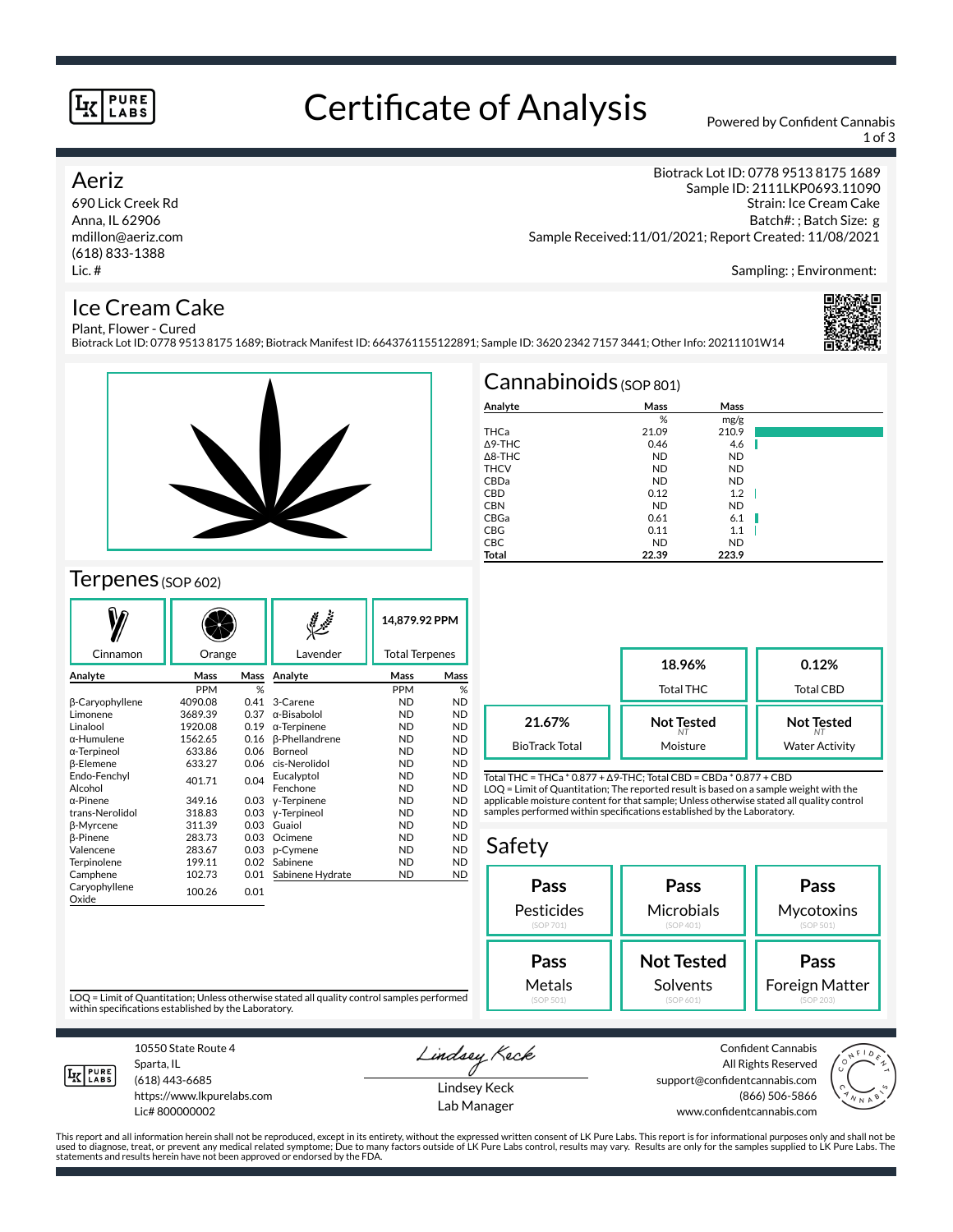#### **PURE** LABS

# Certificate of Analysis Powered by Confident Cannabis

2 of 3

#### Aeriz

690 Lick Creek Rd Anna, IL 62906 mdillon@aeriz.com (618) 833-1388 Lic. #

Biotrack Lot ID: 0778 9513 8175 1689 Sample ID: 2111LKP0693.11090 Strain: Ice Cream Cake Batch#: ; Batch Size: g Sample Received:11/01/2021; Report Created: 11/08/2021

Sampling: ; Environment:

#### Ice Cream Cake Plant, Flower - Cured

Biotrack Lot ID: 0778 9513 8175 1689; Biotrack Manifest ID: 6643761155122891; Sample ID: 3620 2342 7157 3441; Other Info: 20211101W14

| <b>Pesticides</b> |            |       |      | Pass          | <b>Microbials</b>                                                                                                                                   |         |       | Pass          |
|-------------------|------------|-------|------|---------------|-----------------------------------------------------------------------------------------------------------------------------------------------------|---------|-------|---------------|
| Analyte           | <b>LOO</b> | Limit | Mass | <b>Status</b> | Analyte                                                                                                                                             | Limit   | Mass  | <b>Status</b> |
|                   |            |       |      |               |                                                                                                                                                     | CFU/g   | CFU/g |               |
|                   |            |       |      |               | Aerobic Bacteria                                                                                                                                    | 10000   | 168   | Pass          |
|                   |            |       |      |               | Bile-Tolerant Gram-Negative Bacteria                                                                                                                | 100     | ND.   | Pass          |
|                   |            |       |      |               | Coliforms                                                                                                                                           | 100     | 84    | Pass          |
|                   |            |       |      |               | E. Coli                                                                                                                                             | $\circ$ | ND.   | Pass          |
|                   |            |       |      |               | Salmonella                                                                                                                                          | $\circ$ | ND.   | Pass          |
|                   |            |       |      |               | Yeast & Mold                                                                                                                                        | 1000    | 63    | Pass          |
|                   |            |       |      |               | TNTC = Too Numerous to Count; Unless otherwise stated all quality control samples<br>performed within specifications established by the Laboratory. |         |       |               |
|                   |            |       |      |               | <b>Heavy Metals</b>                                                                                                                                 |         |       | Pass          |
|                   |            |       |      |               | Analyte                                                                                                                                             | LOO     | Mass  | <b>Status</b> |

| Analyte  | LOC        | Mass       | <b>Status</b> |
|----------|------------|------------|---------------|
|          | <b>PPM</b> | <b>PPM</b> |               |
| Arsenic  |            | <b>ND</b>  | Pass          |
| Cadmium  |            | <b>ND</b>  | Pass          |
| Chromium |            | <b>ND</b>  | Pass          |
| Lead     |            | <b>ND</b>  | Pass          |
| Mercury  |            | ND         | Pass          |

LOQ = Limit of Quantitation; Unless otherwise stated all quality control samples performed within specifications established by the Laboratory.

| <b>Mycotoxins</b> |     |       |           | Pass        |
|-------------------|-----|-------|-----------|-------------|
| Analyte           | LOO | Limit |           | Mass Status |
|                   | PPB | PPB   | PPB       |             |
| <b>B1</b>         |     | 0.10  | <b>ND</b> | Pass        |
| <b>B2</b>         |     | 0.10  | <b>ND</b> | Pass        |
| G1                |     | 0.10  | <b>ND</b> | Pass        |
| G <sub>2</sub>    |     | 0.10  | <b>ND</b> | Pass        |
| Ochratoxin A      |     | 0.10  | <b>ND</b> | Pass        |

LOQ = Limit of Quantitation; Unless otherwise stated all quality control samples<br>performed within specifications established by the Laboratory.

LOQ = Limit of Quantitation; Unless otherwise stated all quality control samples performed within specifications established by the Laboratory.

10550 State Route 4 Sparta, IL

Lindsey Keck

Confident Cannabis All Rights Reserved support@confidentcannabis.com (866) 506-5866 www.confidentcannabis.com



**LK** LABS

(618) 443-6685

https://www.lkpurelabs.com Lic# 800000002

Lindsey Keck Lab Manager

This report and all information herein shall not be reproduced, except in its entirety, without the expressed written consent of LK Pure Labs. This report is for informational purposes only and shall not be<br>used to diagnos statements and results herein have not been approved or endorsed by the FDA.